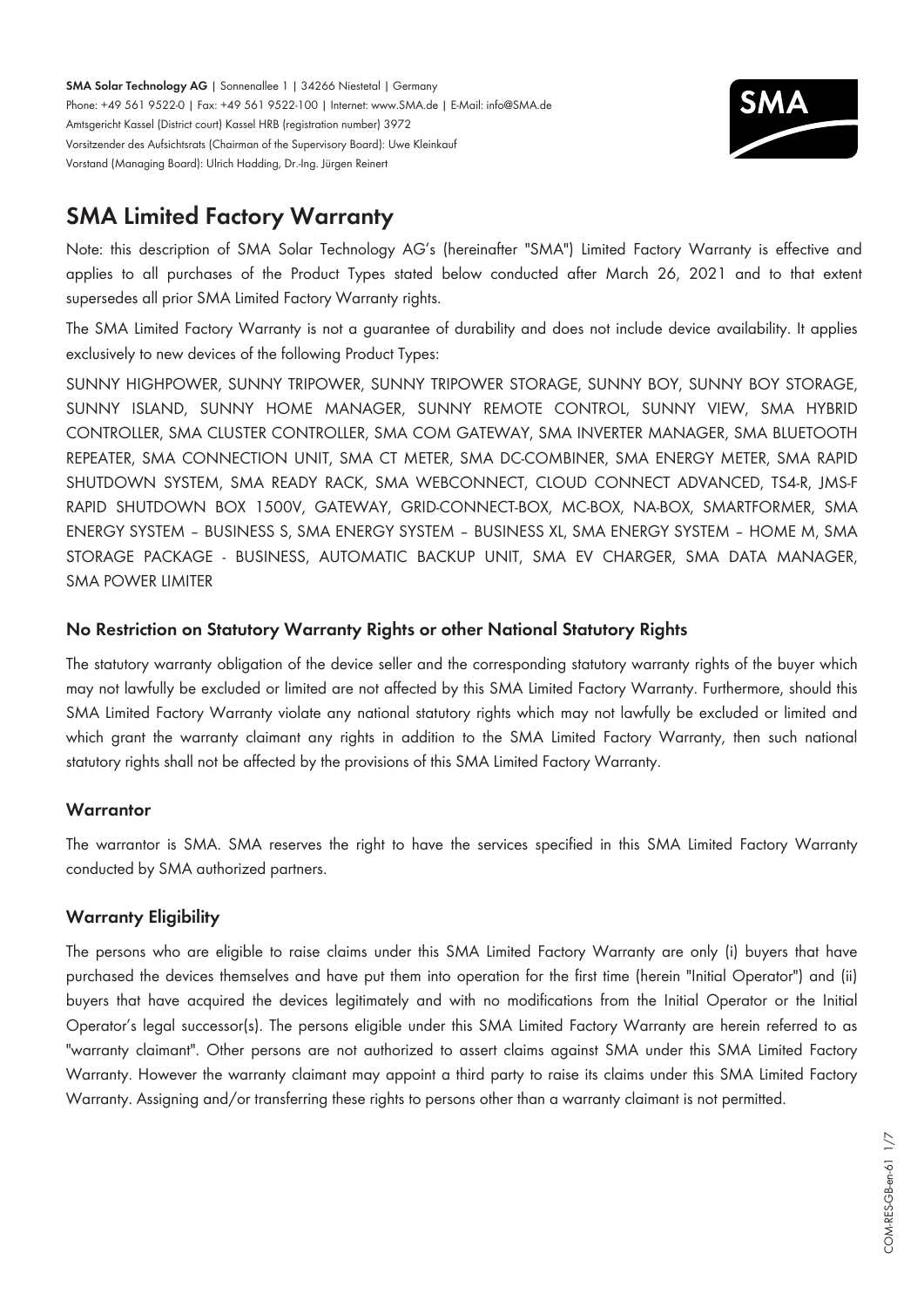## **Warranty Period**

For the **SUNNY VIEW** (except for the Sunny View models listed below), **SMA COM GATEWAY**, **SUNNY HOME MANAGER**, **SMA DC COMBINER**, **SMA ENERGY METER**, **SMA WEBCONNECT**, **SMA DATA MANAGER M**, **SMA DATA MANAGER M Lite**, **SMA Weather station**: COM-WS-XXX-10, the warranty claimant will receive a **2-** YEAR SMA Limited Factory Warranty.

For the **SUNNY HIGHPOWER**, **SUNNY TRIPOWER** (except for the Sunny Tripower models listed below), **SUNNY TRIPOWER STORAGE**, **SUNNY BOY** (except for the Sunny Boy models listed below), **SUNNY BOY STORAGE** (except for the Sunny Boy Storage models listed below), **SUNNY ISLAND** (except for the Sunny Island models listed below), **SUNNY REMOTE CONTROL**, **SUNNY VIEW**: SUNNY VIEW-10-JP, **SMA INVERTER MANAGER**, **SMA CT METER**, **SMA READY RACK**, **SMA CLUSTER CONTROLLER**, **CLOUD CONNECT ADVANCED**, **GRID-CONNECT-BOX**, **MC-BOX**, **NA-BOX**, **SMARTFORMER**, **SMA HYBRID CONTROLLER**, **SMA EV CHARGER**, **SMA POWER LIMITER, SMA STORAGE PACKAGE - BUSINESS** including their standard accessories, interfaces, and disconnect options, the warranty claimant will receive a **5-YEAR** SMA Limited Factory Warranty. For the SMA Hybrid Controller the commissioning documents must be signed and returned to SMA before commissioning or the SMA Factory Warranty will be voided.

For the **SUNNY TRIPOWER**: STP xx000TL-US-10, STP 50-US-40, STP xx-US-41, **SUNNY BOY**: SB xx00TL-US-22, SB xx000TL-US-12, SB xx-1SP-US-4x, SB xx-1TP-US-40, SB xx-LV-JP-4x, SB xx00TL-JP-22, **SUNNY ISLAND**: SI4.4M-12, SI6.0H-12, SI8.0H-12, SI4.4M-13, SI6.0H-13, SI8.0H-13, **SMA CONNECTION UNIT**: CU1000-US, **SUNNY BOY STORAGE**: SBS xx-US-10, SBS xx-JP-10, SBS-ABU-200-US-10, **SMA RAPID SHUTDOWN SYSTEM**, **GATEWAY**, **SMA SPEEDWIRE/WEBCONNECT DATAMODULE**: SWDM-JP, **SMA ENERGY SYSTEM – BUSINESS S**, **SMA ENERGY SYSTEM – BUSINESS XL**, **SMA ENERGY SYSTEM – HOME M**, including their standard accessories, interface and disconnect options, the warranty claimant will receive a **10-YEAR** SMA Limited Factory Warranty.

- The warranty period for -US Sunny Tripower, and -US Sunny Boy model types as well as the -US SMA Connection Units installed in countries other than Canada, Mexico or the United States of America is 5 years.
- Sunny Island require a device registration within 3 months after commissioning via Sunny Portal or, in the case of offgrid operation, via the enclosed information sheet. Otherwise, the warranty period is 5 years.
- Sunny Boy Storage requires device registration at SMA Sunny Portal (www.sunnyportal.de) within 31 calendar days after first commissioning. Otherwise, the warranty period is 5 years.
- Sunny Boy 5.5 for Japan requires device registration at SMA Sunny Portal (www.sunnyportal.de) to receive an extended warranty of 5 years.
- For the SMA System Packages **SMA ENERGY SYSTEM BUSINESS S**, **SMA ENERGY SYSTEM BUSINESS XL**, **SMA STORAGE PACKAGE - BUSINESS**, **SMA ENERGY SYSTEM – HOME M** the following terms shall apply\*:
	- The 10-YEAR SMA Limited Factory Warranty for System Packages will only be granted if the Commissioning Report for the respective system ([www.SMA-Solar.com\)](http://www.SMA-Solar.com) is duly completed and transmitted (Service-SG-Commissioning-Reports@sma.de) within 30 days after completed commissioning of the system.
	- If the Commissioning Report is not duly completed or contains any sort of false declaration, SMA will reject the 10-YEAR SMA Limited Factory Warranty for System Packages.
	- The 10-YEAR SMA Limited Factory Warranty for System Packages SMA ENERGY SYSTEM BUSINESS S, SMA ENERGY SYSTEM – BUSINESS XL, SMA STORAGE PACKAGE - BUSINESS will only be granted if the system is installed in Germany.
	- The 10-YEAR SMA Limited Factory Warranty for System Package SMA ENERGY SYSTEM HOME M will only be granted if the system is installed in Italy.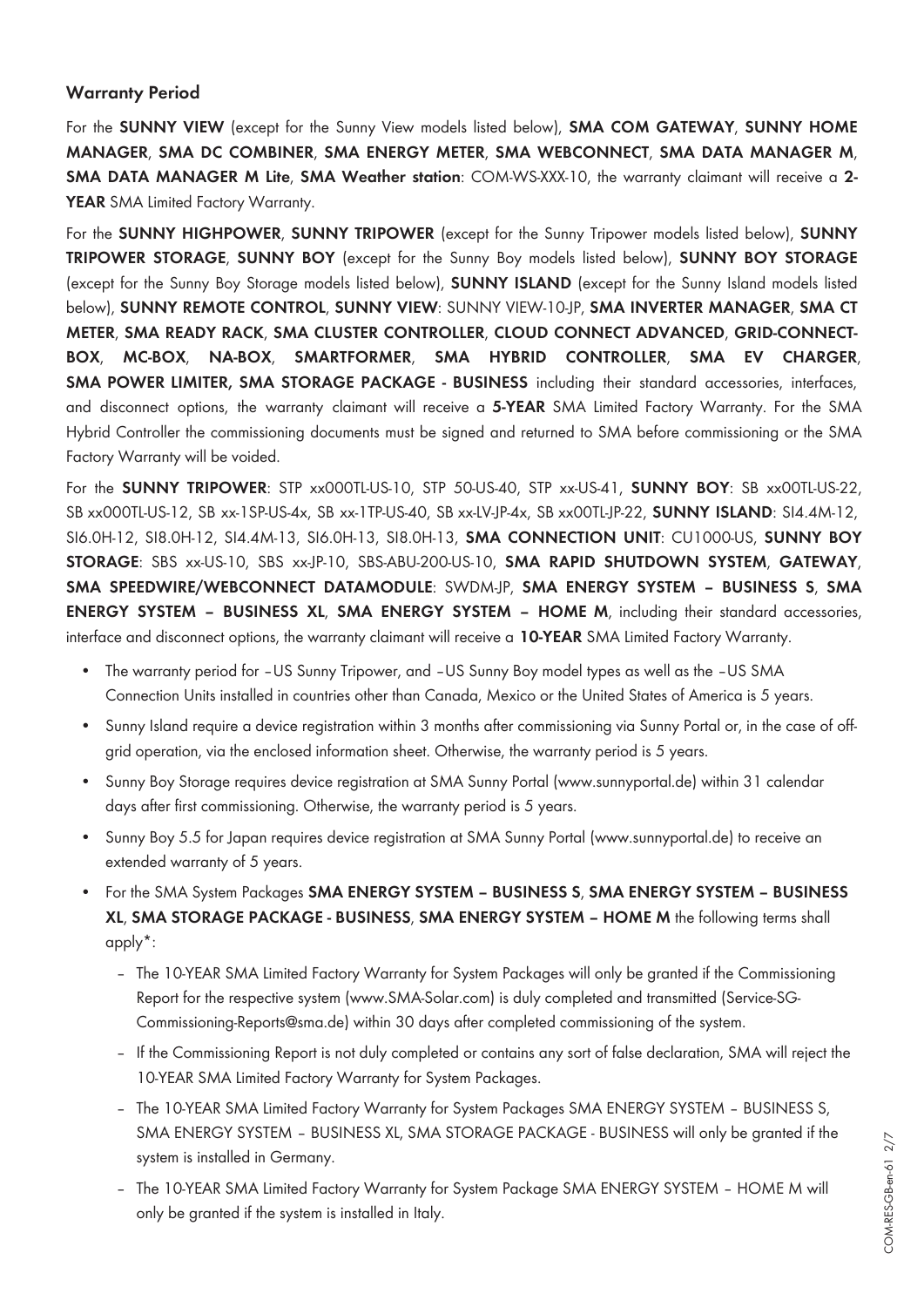- The 10-YEAR SMA Limited Factory Warranty for System Packages will only be granted for the components, which are listed in the Commissioning Report and defined as System Package by SMA. Additional components are excluded from the 10-YEAR SMA Limited Factory Warranty for System Packages.
- **For the system component "Battery" separate Warranties apply.** Currently valid warranty conditions are available at [www.SMA-Solar.com](http://www.SMA-Solar.com).

\*excluding SMA Energy System packages sold in North America.

For the **TS4-R** and the **JMS-F Rapid Shutdown Box 1500V** the warranty claimant will receive a **25-YEAR** SMA Limited Factory Warranty.

• TS4-R devices require system registration at SMA Sunny Portal (www.sunnyportal.de) or the Tigo Cloud (if there is a non-SMA inverter in the system), within 31 calendar days after first commissioning. If the system is not remotely accessible, SMA's ability to remotely diagnose and remotely resolve problems will be reduced to supporting the warranty claimant using manual on-site methods.<sup>\*</sup>

For all Product Types listed above, the factory warranty period begins when the device is first commissioned (in line with the commissioning report) by or for the first warranty claimant. The validity of this SMA Limited Factory Warranty requires that the device must be installed and commissioned in line with the manufactures installation manual that applies to the device in question. If structural or unauthorized changes of the device have been made, and SMA has not requested these changes, the SMA Limited Factory Warranty will be terminated on the date these structural or unauthorized changes were made, regardless of the periods mentioned above. If damage has been sustained to any structurally altered devices that were not altered at SMA's request, the costs incurring in order to repair the damages, regardless of whether these structural changes were cause of these damages, are not covered by this SMA Limited Factory Warranty. SMA will inform warranty claimant in advance about this costs. The repair will be performed depending on the warranty claimant's consent to cover these costs.

\*The SMA Limited Factory Warranty of the JMS-F Rapid Shutdown Junction Box 1500V applies exclusively to the USA.

## **Geographic Scope of Application**

This SMA Limited Factory Warranty applies worldwide. Warranty coverage may vary in certain countries within the geographic scope of application (see below).

# **Warranty Coverage**

The SMA Limited Factory Warranty covers the costs incurred for repairs and/or replacement parts during the defined warranty period as part of and in accordance with the conditions stipulated herein from the date the warranty period begins. If a device becomes defective during the defined warranty period, the device will be (at the discretion of SMA)

- replaced with a device of equivalent value with regard to product type and age, or
- repaired on-site by SMA or a service partner appointed by SMA (when SMA reasonably concludes that the geographical area in which the system is operated is deemed too risky to render on-site services, SMA's obligations to render these services for said area are suspended for the period in which such risk is reasonably deemed to exist), or
- repaired at SMA's premises by SMA or a service partner appointed by SMA, or
- for products with SMA Limited Factory Warranties greater than 5 years, the appropriate market value of the defective device (which is determined by SMA based on the market value that the device would have if it were not defective) will be reimbursed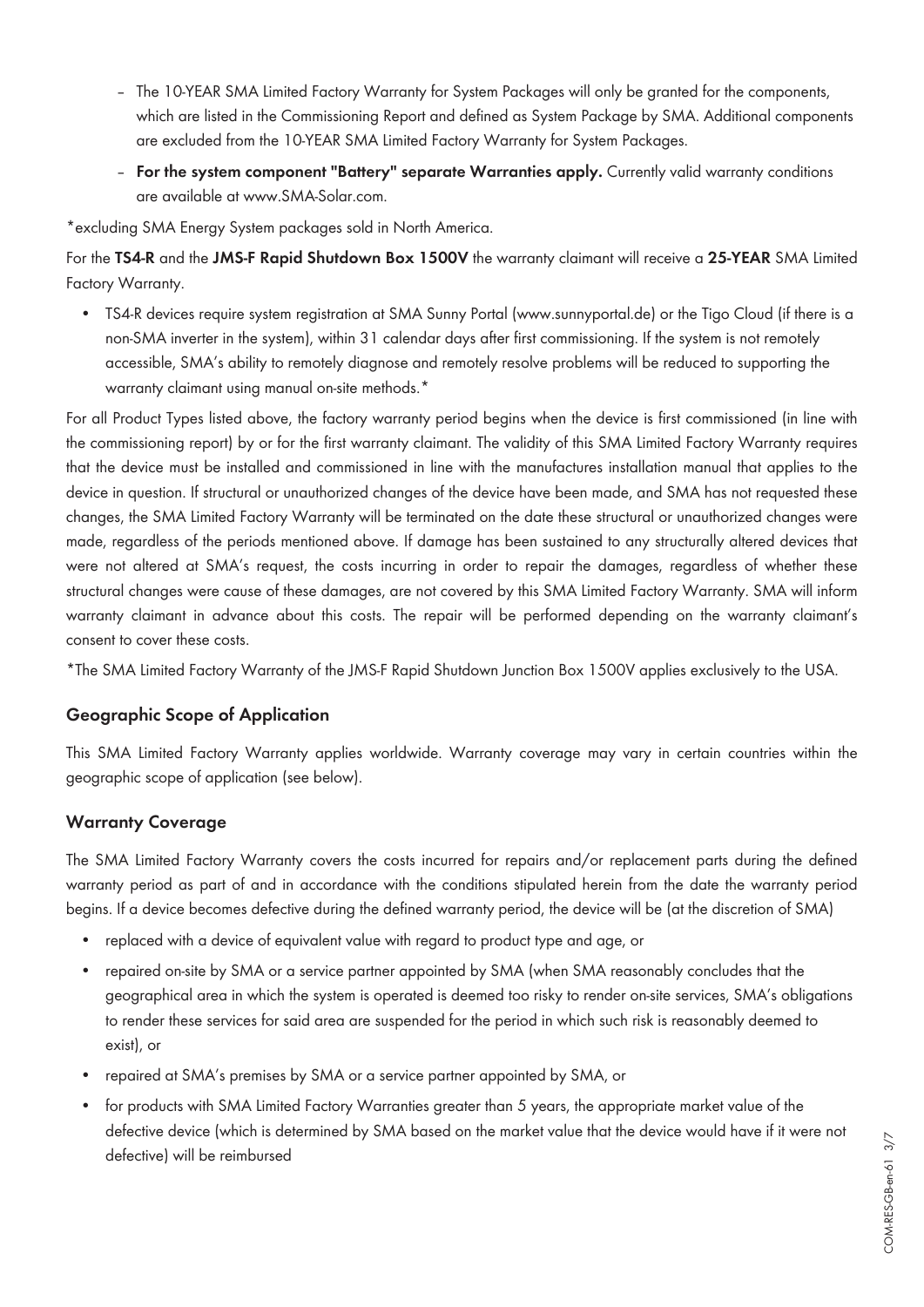The warranty claimant must accept a replacement device of equivalent value with regard to product type and age even if it has cosmetic defects that do not affect energy production, or safety compliance. SMA will, at its option, use new and/or equal to new condition parts of original or improved design in the repair or replacement of the warranty claimant's device.

#### **Specific Information if SMA chooses to Supply a Replacement Device**

If SMA decides to replace the device, SMA will at its discretion either send in advance a replacement device or send a replacement device after prepayment of the value of the replacement device and the costs of delivery, or send a replacement device after receipt of the defective device. As required by SMA, the warranty claimant must return the defective device at its own risk in a packaging that is suitable for its transportation to an address defined by SMA that will be located within the same country that the replacement device is shipped from. The costs for removal and replacement of the device, as well as the transportation costs for sending the replacement device and returning the defective device (including, but not limited to, export certifications, inspections, and customs duties) are to be borne entirely by the warranty claimant. However, if the device is installed in an **SMA Primary Support Country**, (see table below) the SMA Limited Factory Warranty will also cover transportation costs, export certifications, inspections, and customs duties for replacement and returned devices.

SMA will retain ownership of the replacement device that has been delivered until it receives the defective device.

If SMA has decided to request from the warranty claimant the prepayment of the value of the replacement device before delivery of the replacement device, SMA will refund to the warranty claimant the amount received by the warranty claimant as prepayment of the value of the replacement device once the warranty claimant has returned to SMA the defective device and this defective device does not have any further defects not previously made known to SMA.

Should the warranty claimant return the defective device more than thirty (30) calendar days after receipt of the replacement device, then SMA has the right to charge the warranty claimant for the cost of administering the overdue RMA (Return Material Authorization) account. Return items will not be accepted without a valid RMA number obtained from SMA that is clearly displayed on the returned items packaging.

#### **Specific Information if SMA chooses to Repair a Device On-site**

If SMA decides to repair the defective device on site (repair by SMA or a service partner appointed by SMA), the SMA Limited Factory Warranty covers the repair material and repair labor costs for removal and replacement of the part or replacement device provided however that the device is installed at ground level or a safely accessible level roof top. No other costs — including, but not limited to, transportation, export certifications, inspections, customs duties, costs to safely access devices installed on slanted rooftops, or for lift equipment, travel or accommodation costs, the costs of the warranty claimant's own employees, or the costs of third-parties that have not been authorized by SMA — are covered by the SMA Limited Factory Warranty. However, if the device is installed in an **SMA Primary Support Country** (see table below), the SMA Limited Factory Warranty will also cover transportation costs, export certifications, inspections, customs duties, for replacement and returned parts or devices.

#### **Specific Information if SMA chooses to Repair a Device at SMA's Premises**

If the device is to be repaired at SMA's premises, the warranty claimant must remove the defective device and send it for repair to SMA in Kassel, Germany at its own risk in a packaging that is suitable for the transportation. Once the device has been repaired at SMA's premises, SMA will return the repaired device to the warranty claimant. The costs for removal and replacement of the device, as well as the costs for sending the device to SMA's facilities in Kassel, Germany and returning it to the warranty claimant including, but not limited to, transportation costs, export certifications, inspections, and customs duties are to be borne entirely by the warranty claimant. However, if the device is installed in an **SMA Primary Support Country**, (see table below), the SMA Limited Factory Warranty will also cover transportation costs, export certifications, inspections, and customs duties for the returned and repaired device.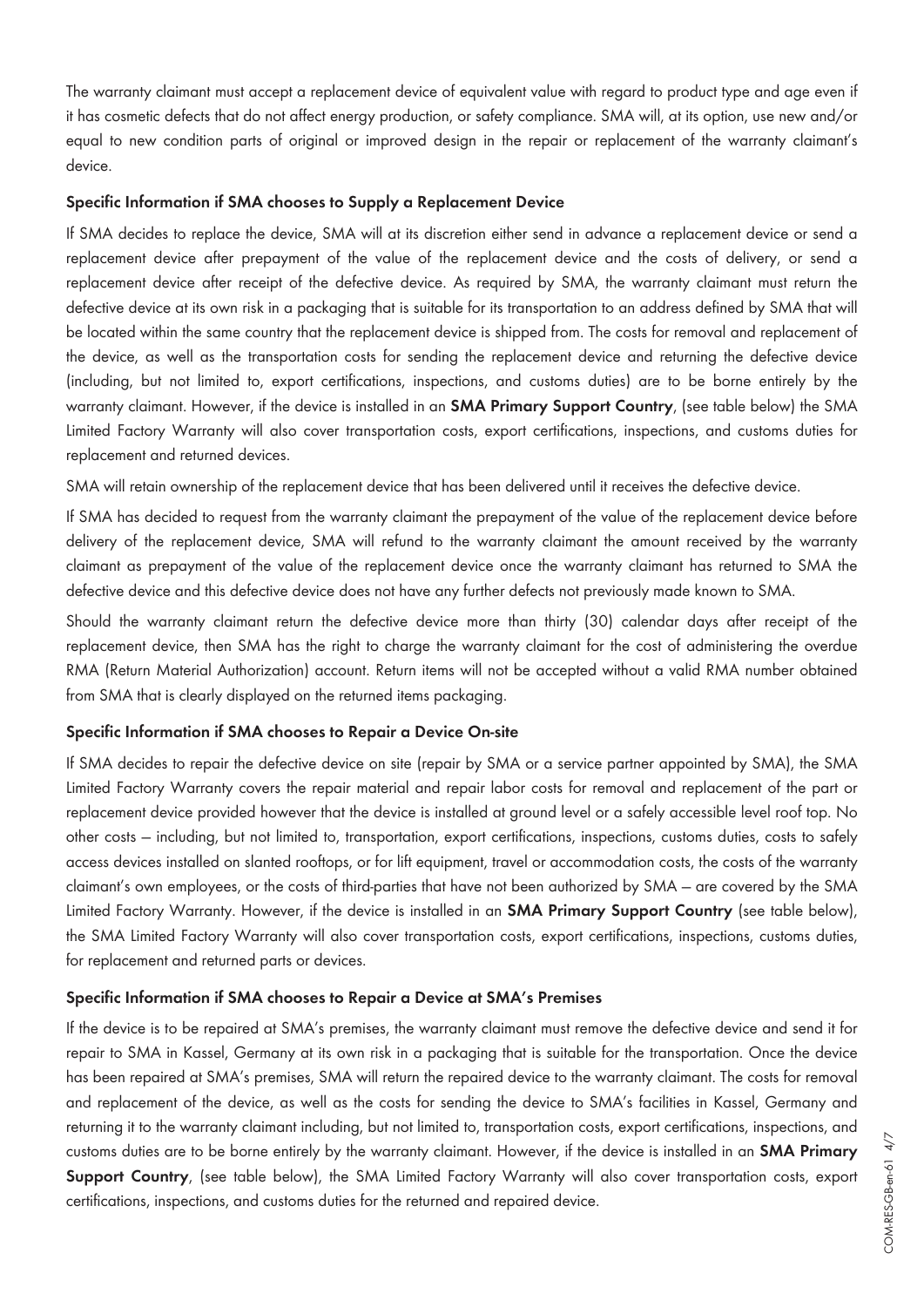## **Specific Information on the Coverage of Other Costs**

SMA will inform the warranty claimant of any costs (including, but not limited to transportation, replacement device value, export certifications, inspections, customs duties, travel, or accommodation) that require payment in advance of the repair action. The repair will be performed depending on the warranty claimant's consent to cover these costs.

#### **SMA Primary Support Countries**

SMA Primary Support Countries are the following countries, however excluding their associated islands and overseas territories:

| Australia   | Brazil                  | Canada                             | Chile             | China        | <b>FU</b> Countries | India       |
|-------------|-------------------------|------------------------------------|-------------------|--------------|---------------------|-------------|
| Japan       | Jordan                  | Liechtenstein                      | Malaysia          | Mexico       | Monaco              | New Zealand |
| Philippines | San Marino              | South Africa                       | South Korea       | Switzerland  | Taiwan              | Thailand    |
| Turkey      | United Arab<br>Emirates | <b>United States</b><br>of America | United<br>Kingdom | Vatican City | <b>Israel</b>       |             |

#### **Warranty Exclusions**

#### **The SMA Limited Factory Warranty does not cover damages or performance issues that occur due to:**

- Failure to observe the technical documents and manuals, and/or the protocols and/or requirements therein
- Damage related to improper handling, transportation, storage, or repackaging not provided by SMA
- Incorrect installation or incorrect commissioning not provided by SMA
- Non-SMA authorized modifications, changes, or attempted repairs
- Insufficient ventilation of the device and any consequential thermal damage
- Corrosion due to exposure to aggressive atmospheres or environmental conditions outside the scope of design
- Failure to observe the applicable safety regulations (UL, CSA, VDE, IEC, etc.)
- Incorrect use or inappropriate operation (including, but not limited to, improper forced shutdown, improper DC ratio)
- Use of battery types not certified for operation with SMA battery inverters
- Sunny Island and Sunny Boy Storage inverters that exceed 20,000 operating hours-at-full-load (hours-at-full-load defined as AC discharge and AC charge energy over the full operation time divided by the devices rated power)
- Accidents and external influences
- Force majeure, examples including, but not limited to: overvoltage, lighting strikes, floods, fires, earthquakes, storm damage, pest damage and rodents damage

#### **The items below are expressly not covered by this SMA Limited Factory Warranty:**

- All items not originally sold by SMA including, but not limited to, installed cables, controllers, (rechargeable) batteries, Current Transformers (CT), Voltage Transformers (VT), and communications devices.
- Consumables and parts of the device which are subject to regular wear and tear (including, but not limited to, varistors, fans, surge arresters, string fuses, ESS handles, filters, (rechargeable) batteries, or overvoltage protection devices)
- Cosmetic or finish defects which do not directly influence energy production, or degrade form, fit, function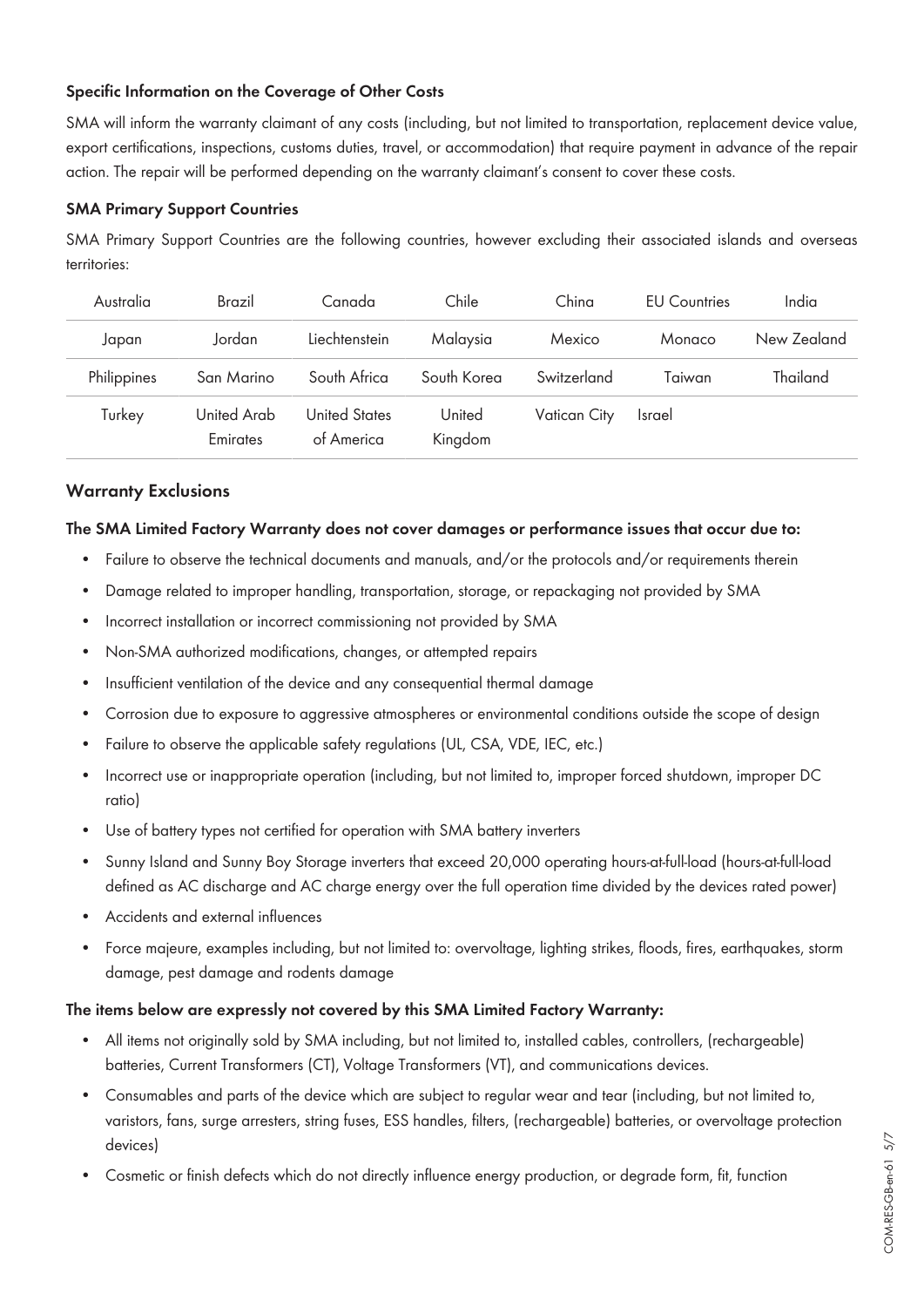# **Impact of Warranty Coverage on the (Remaining) Warranty Period**

If the entire device is replaced under this SMA Limited Factory Warranty, the remainder of the warranty period will be transferred to the replacement device. If device components are replaced or repaired under this SMA Limited Factory Warranty, the components used will be covered by the same remainder of the warranty period as the repaired device.

## **Procedure to Exercise Rights under this SMA Limited Factory Warranty**

The warranty claimant must notify SMA of a device fault or defect within the defined warranty period. To determine if the device is covered by the SMA Limited Factory Warranty, the warranty claimant must – in addition to the requirements stated below - submit a copy of the commissioning report which must include the serial number of the defective device. SMA reserves the right to request a copy of other documents including, but not limited to, the purchasing invoice, which must include the serial number of the device. SMA only accepts documents in the following languages: Arabic, Czech, Dutch, English, French, German, Greek, Hindi, Italian, Japanese, Mandarin, South Korean, Spanish, and Thai. A certified translation in one of the mentioned languages will also be accepted. The type label on the device must be completely legible. If the aforementioned requirements are not fully met, SMA is not obliged to perform any obligations under the SMA Limited Factory Warranty.

Warranty service is available by accessing SMA's Online Support at [www.SMA-Solar.com](http://www.SMA-Solar.com) under the heading SERVICE & SUPPORT. The warranty claimant or their electrically qualified representative must report a failure to their local SMA Service Center using the following procedure as described below.

- Proper fault diagnosis may require a qualified service technician to be at the SMA device location and equipped with a quality digital AC/DC voltmeter and required tools as specified in SMA device manual.
- The on-site qualified service technician may be asked to take voltage measurements and provide error codes from the inverter.
- Additional information may be required, including, but not limited to:
	- model type number
	- installation site name
	- original date of commissioning
	- PV array configuration
	- Battery manufacturer and battery type
	- description of any modifications that have been performed on the inverter
- Safely remove any interface option modules from the inverter to be returned, and retain them for reinstallation on the replacement device.
- SMA will provide instructions for proper return or disposal of the defective device.
- If no failure is found when the device is tested by the SMA Service Repair Department, the warranty claimant may be charged an inspection fee and transportation costs.

If and to the extent services are to be rendered by SMA free of charge in accordance with this SMA Limited Factory Warranty, these are only free of charge if and to the extent the course of action is agreed with and confirmed in writing by SMA in advance. Written documents and electronic messages, including, but not limited to, fax or e-mail, satisfy the requirement that confirmation be given in writing. All costs incurred by the warranty claimant to exercise its rights under this SMA Limited Factory Warranty shall be borne by the warranty claimant.